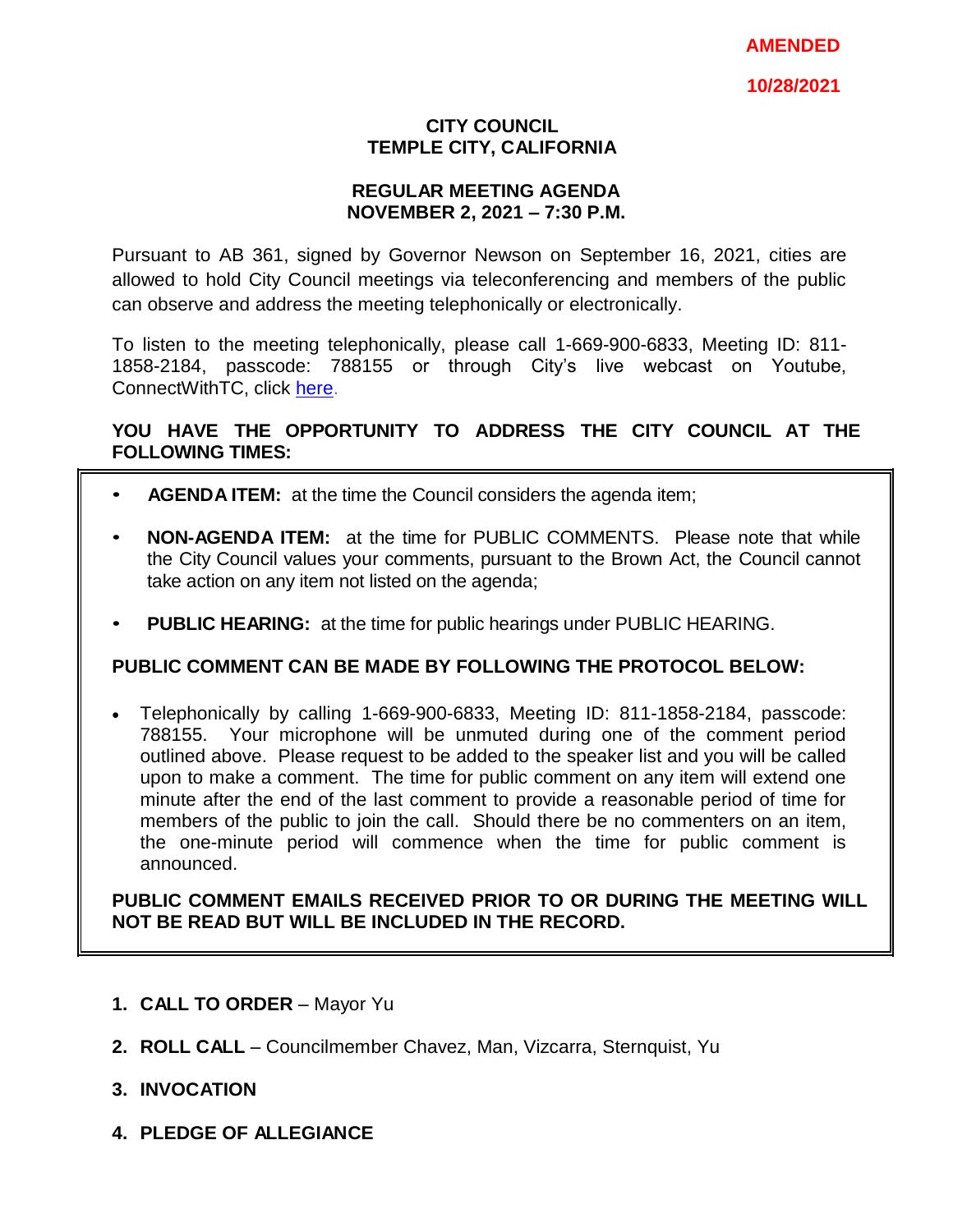# **5. CEREMONIAL MATTERS – PRESENTATIONS** – None

## **6. PUBLIC COMMENTS ON ITEMS NOT LISTED ON THE AGENDA**

The City Council will now hear public comments regarding items **not listed** on the agenda. The procedure to address the City Council is highlighted on the first page of this agenda. The City Council will close this public comment period 1 minute after the last speaker, but in no event will this public comment period exceed 30 minutes total. There is a second public comment period at the end of the meeting.

### **7. CONSENT CALENDAR**

All Consent Calendar items may be approved in a single motion as recommended unless removed for further discussion. If members of the City Council or persons in the audience wish to discuss any matters listed on the Consent Calendar, please address them at this time.

Recommendation: Approve Items A through E per recommendations.

#### A. APPROVAL OF MINUTES

The City Council is requested to review and approve:

- 1. The Minutes of the Special [City Council Meeting of October 19, 2021; and](https://www.ci.temple-city.ca.us/DocumentCenter/View/16932/7A1_CCM---2021-10-19-Special)
- 2. [The Minutes of the Regular City Council Meeting of October 19,](https://www.ci.temple-city.ca.us/DocumentCenter/View/16933/7A2_CCM---2021-10-19) 2021.

Recommendation: Approve.

#### B. [PARKS AND RECREATION](https://www.ci.temple-city.ca.us/DocumentCenter/View/16934/7B_PRC-Regular-Meeting-Actions_Staff-Report) COMMISSION MEETING ACTION

The City Council is requested to receive and file the actions of the Parks and Recreation Commission Regular Meetings of October 20, 2021.

Recommendation: Receive and file.

### C. [ADOPTION OF RESOLUTION NO. 21-5564 APPROVING PAYMENT OF BILLS](https://www.ci.temple-city.ca.us/DocumentCenter/View/16935/7B_Reso-No-21-5564-110221---Warrants--Demands-FY-2020-2021-w-attachment)  [FOR FISCAL YEAR 2020-21](https://www.ci.temple-city.ca.us/DocumentCenter/View/16935/7B_Reso-No-21-5564-110221---Warrants--Demands-FY-2020-2021-w-attachment)

The City Council is requested to adopt Resolution No. 21-5564 authorizing the payment of bills.

Recommendation: Adopt Resolution No. 21-5564.

### D. [ADOPTION OF RESOLUTION NO. 21-5566](https://www.ci.temple-city.ca.us/DocumentCenter/View/16936/7D_Reso-No-21-5566-110221---Warrants--Demands-FY-2021-2022-w-attachment) APPROVING PAYMENT OF BILLS [FOR FISCAL YEAR 2021-22](https://www.ci.temple-city.ca.us/DocumentCenter/View/16936/7D_Reso-No-21-5566-110221---Warrants--Demands-FY-2021-2022-w-attachment)

The City Council is requested to adopt Resolution No. 21-5566 authorizing the payment of bills.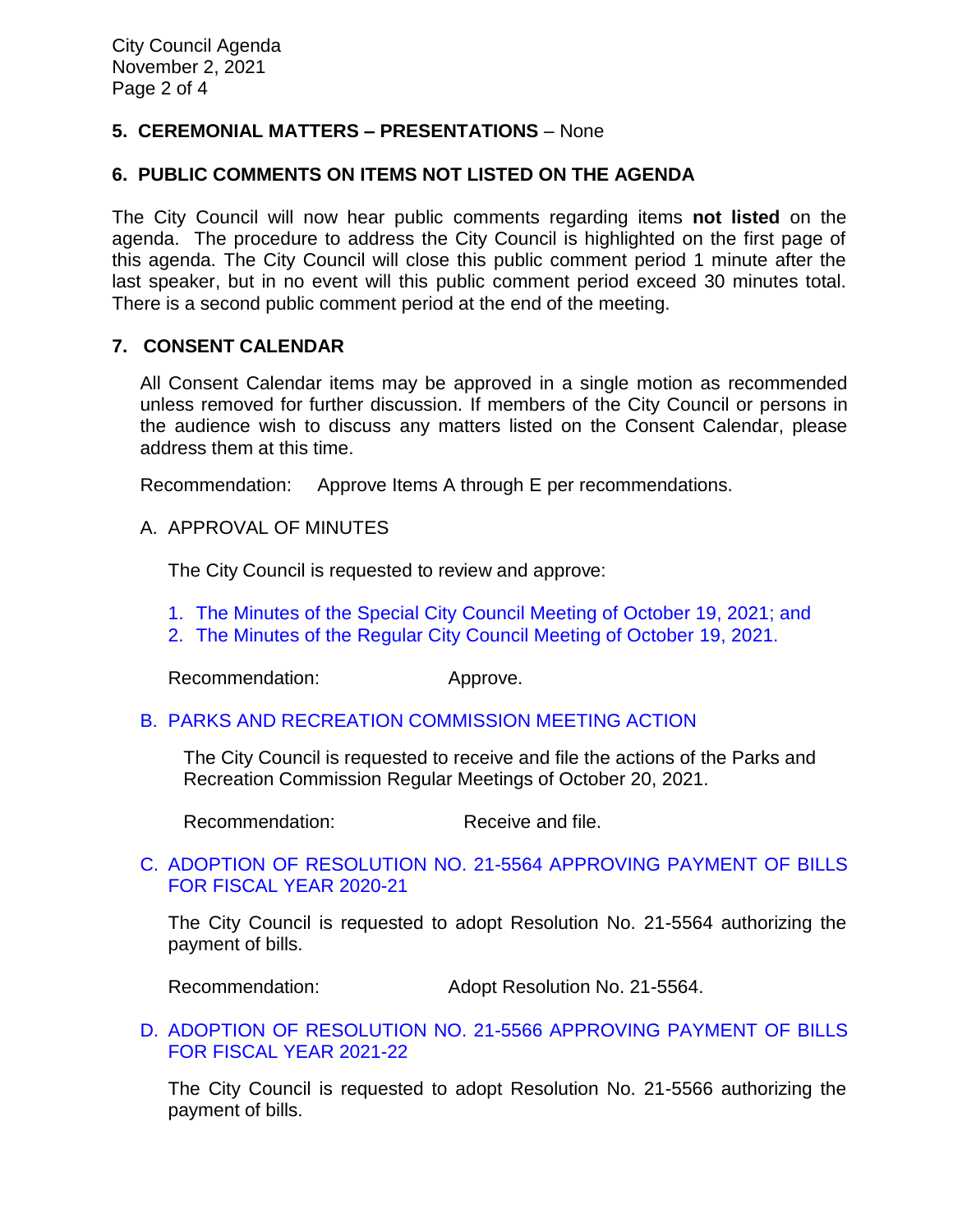Recommendation: Adopt Resolution No. 21-5566.

## E. [ADOPTION OF RESOLUTION NO. 21-5567 TO RATIFY CITY CLERK'S](https://www.ci.temple-city.ca.us/DocumentCenter/View/16940/07-7E_Staff-Report--Resolution-21-5567-Correction-to-Reso-No-21-5553-Call-for-Election-w-at)  [CORRECTION OF A TYPOGRAPHICAL ERROR IN RESOLUTION NO. 21-5553](https://www.ci.temple-city.ca.us/DocumentCenter/View/16940/07-7E_Staff-Report--Resolution-21-5567-Correction-to-Reso-No-21-5553-Call-for-Election-w-at)  [AMENDING THE NUMBER OF COUNCILMEMBERS TO BE ELECTED FOR THE](https://www.ci.temple-city.ca.us/DocumentCenter/View/16940/07-7E_Staff-Report--Resolution-21-5567-Correction-to-Reso-No-21-5553-Call-for-Election-w-at)  [MARCH 8, 2022 GENERAL MUNICIPAL ELECTION](https://www.ci.temple-city.ca.us/DocumentCenter/View/16940/07-7E_Staff-Report--Resolution-21-5567-Correction-to-Reso-No-21-5553-Call-for-Election-w-at)

The City Clerk identified a typographical error pertaining to the number of Councilmembers to be elected for the upcoming March 8, 2022 Election. The 2022 General Municipal Election was called for electing two, not three, members of the Council for the full term of four years.

Recommendation: Adopt Resolution No. 21-5567, ratifying the City Clerk's correction of a typographical error in Resolution No. 21-5553 correcting the number of councilmembers to be elected for the March 8, 2022 Election from three to two.

- **8. PUBLIC HEARING** None
- **9. UNFINISHED BUSINESS** None
- **10. NEW BUSINESS**  None
- **11. UPDATE FROM CITY MANAGER**
- **12. UPDATE FROM CITY ATTORNEY**
- **13. COUNCIL REPORTS REGARDING AD HOC OR STANDING COMMITTEE MEETINGS** 
	- A. SCHOOL DISTRICT/CITY STANDING COMMITTEE (Councilmember Man and Councilmember Chavez) – Formed 1/3/2012
	- B. LAS TUNAS DOWNTOWN REVITALIZATION STANDING COMMITTEE (Councilmember Chavez and Mayor Yu) – Formed 2/18/2014
	- C. FUTURE DEVELOPMENT OF CITY PROPERTIES STANDING COMMITTEE (Mayor Yu and Councilmember Man) – Formed 2/18/2014
	- D. AUDIT STANDING COMMITTEE (Councilmember Chavez and Mayor Yu) – Formed 7/15/2014
	- E. FACILITIES, PUBLIC WORKS, AND INFRASTRUCTURE STANDING **COMMITTEE** (Mayor Yu and Councilmember Man) – Formed 4/4/2017
	- F. PRIMROSE PARK ART ELEMENT AD HOC